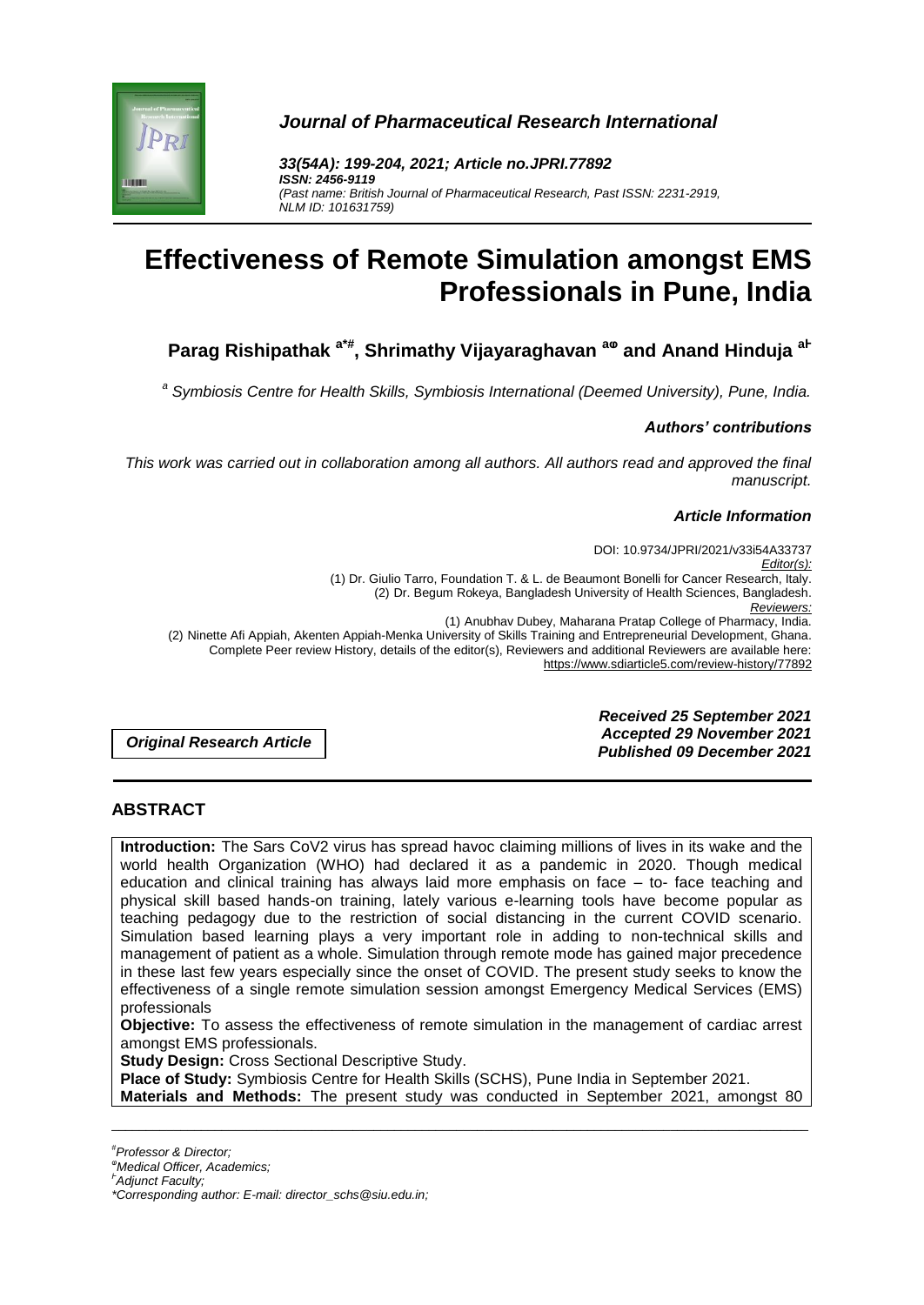Emergency Medical Professionals (EMPs) from Pune, India. American Heart Association (AHA) – Pre-course Self-Assessment Questionnaire for the year 2020 was utilized for the study to assess ECG interpretation competency among EMS Professionals before and after a remote simulation session.

**Results and Discussion:** Time is of essence in a cardiac arrest scenario as any delay can cause exponential rise in the mortality rate. The COVID 19 era has severely restricted bedside learning and on site simulation. A healthy alternative has emerged in the form of remote simulation, which can ensure continuity of learning along with mitigation of the disease spread.

**Conclusion:** The findings of the study are encouraging and should be followed up with larger sample size and multiple remote simulation sessions to gain further insight into the effectiveness of this unique tool. The COVID 19 era has severely restricted bedside learning and on site simulation. A healthy alternative has emerged in the form of remote simulation, which can ensure continuity of learning along with mitigation of the disease spread.

*Keywords: COVID 19; e learning; remote simulation; EMS professionals.*

# **1. INTRODUCTION**

The Sars CoV2 virus has spread havoc claiming millions of lives in its wake and the world health Organization (WHO) had declared it as a pandemic in 2020 [1]. It had brought everything to a standstill and had disrupted the routine life and activities. One of the most significantly affected areas due to this was the mode of delivery of education and provision of practical skill based trainings. Many unique ways of imparting education and skill based training were introduced during these period. The most significant being the use of remote platforms to carry out online skill based training which has proved to be of vital importance [2-3].

Though medical education and clinical training has always laid more emphasis on face – toface teaching and physical skill based hands-on training, lately various e-learning tools have become popular as teaching pedagogy due to the restriction of social distancing in the current COVID scenario. Computerized simulation education products and virtual simulation-based solutions have helped to provide the necessary tools required for training of healthcare professionals [4-5].

Simulation is a technique, not a technology for practice and learning that helps in amplifying the real life situation by replicating substantial aspects of the real world in a controlled workshop environment [6-7]. Simulation based learning plays a very important role in adding to non-technical skills and management of patient as a whole. Simulation-based training has become an essential aspect in developing the skill and competency of healthcare professionals and plays a significant role in management of

emergency medical crisis situation [8]. Simulation through remote mode has gained major precedence in these last few years especially since the onset of COVID.

Laurent et al [9] in 2018 defined remote simulation as Simulation performed with either the facilitator, learners, or both in an offsite location separate from other members to complete educational or assessment activities. Shao et al [10] in a study in 2018 concluded that video-enabled remote simulation training is a low-cost, feasible, and effective method to disseminate clinical skills to critical care practitioners in diverse international settings. Several studies have shown that using technology to facilitate dissemination of skills using online teaching can achieve results similar to those achieved using traditional instructional methods [11].

A study conducted by Lateef F [12] in 2010 concluded that training in a simulated environment offers additive benefit by enhancing performance and reducing errors. Beneria A et al [13] in a study in 2020 reaffirmed this wherein they concluded that simulation based activity tends to lower the level of stress amongst healthcare professionals during COVID 19.

The present study seeks to know the effectiveness of a remote simulation session amongst Emergency Medical Services (EMS) professionals.

# **2. OBJECTIVE**

To assess the effectiveness of remote simulation in the management of cardiac arrest amongst EMS professionals.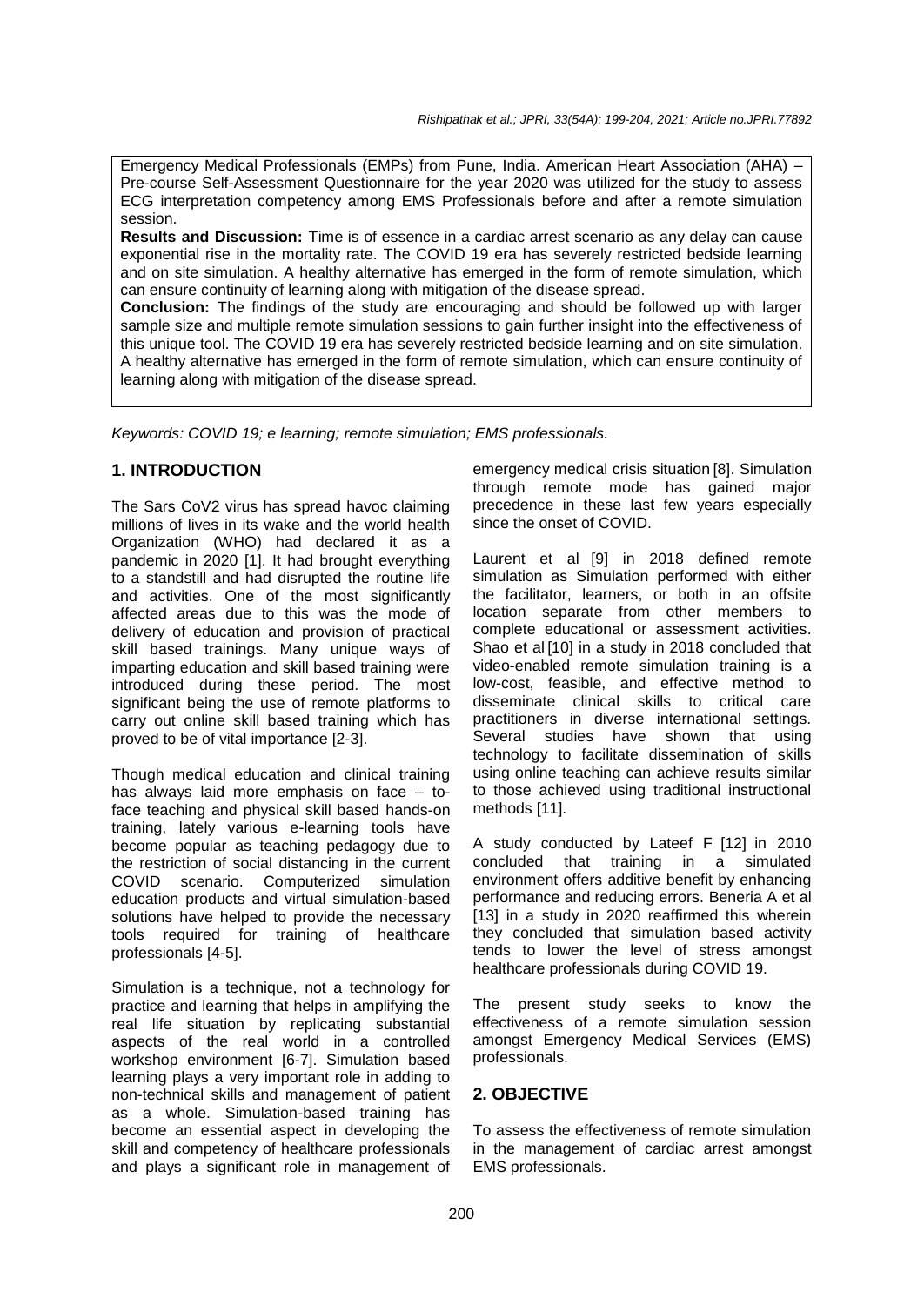# **3. MATERIALS AND METHODS**

The present study was conducted in September 2021, amongst 100 Emergency Medical Professionals (EMPs) from Pune, India. Precourse Self-Assessment Questionnaire of American Heart Association (AHA) for the year 2020 [14] was utilized for the study to assess ECG interpretation competency among Emergency Medical Professionals before and after a remote simulation session.

The original tool consisting of 60 items was modified and 20 items relevant to management of cardiac arrest were retained. The final questionnaire consisted of 6 items to test the competence of EMS professionals with regards to ECG interpretation,4 items regarding pharmacology and 10 items on general management of ACLS cardiac arrest scenario.

The respondents were provided with pretest questionnaire following which they attended a remote simulation session on Management of cardiac arrest as per AHA protocol. The session lasted for 60 minutes. This was followed by posttest questionnaire of the same items. Each correct answer was awarded a score of 1. Hence, the individual score could range from minimum 0 to maximum 20.

The questionnaire was administered to the respondents through online mode. Informed consent was taken from the respondents prior to the administration of the questionnaire. Any queries pertaining to the questionnaire were clarified during data collection process.

All twenty items were required to be mandatorily filled. Pre and post Test results were compared using paired sample student T test. The data was tabulated and statistically analyzed with the help of SPSS version 23.

# **4. RESULTS and DISCUSSION**

As seen above, majority of respondents had work experience of less than 1 year. This was reflected in the low pre test scores obtained. Mean Pretest Score (11.03/20) This score also reinforced the need for regular continued medical education sessions for working professionals.

There was significant improvement in the posttest scores (14.32/30, p value-0.00000000002) after a single session of remote simulation.

Accurate Recognition of cardiac arrest rhythms is the corner stone of an effective management of cardiac arrest patient. Remote simulation allows for repetitive learning with unique scenarios that improve the exposure of respondents to various cardiac rhythms.

Selection of right emergency drugs play very important role in management of cardiac arrest and it is imperative that the EMS professional must have a thorough knowledge about these drugs for prompt management of patients. Remote simulation offers opportunity to demonstrate actin of drugs on high fidelity manikins in a safe environment [15].

Time is of essence in a cardiac arrest scenario as any delay can cause exponential rise in the mortality rate. Hence, it is expected that EMS professionals should be well versed with the general management principles of cardiac arrest. Live simulations allow the respondent to appreciate the algorithm of management and is much more effective than a didactic lecture [16].

#### **Table 1. Demographic study profile**

| Demographic     | Total (n=100)                |
|-----------------|------------------------------|
| Age             | 21-25 years: 60              |
|                 | 26-30 years: 37              |
|                 | 31-35 years: 3               |
| Sex             | Female: 82 (82%)             |
|                 | Male: 18 (18%)               |
| Qualification   | <b>BHMS Graduate: 51</b>     |
|                 | (51%)                        |
|                 | <b>BAMS Graduate: 32</b>     |
|                 | (32%)                        |
|                 | BUMS Graduate: 9 (9%)        |
|                 | Others: 8 (8%)               |
| Work Experience | Less than 1year; 59<br>(59%) |
|                 |                              |
|                 | 1-3 years: 31 (31%)          |
|                 | 3-5 years: 6 (6%)            |
|                 | More than 5 years: 5         |
|                 | (5%)                         |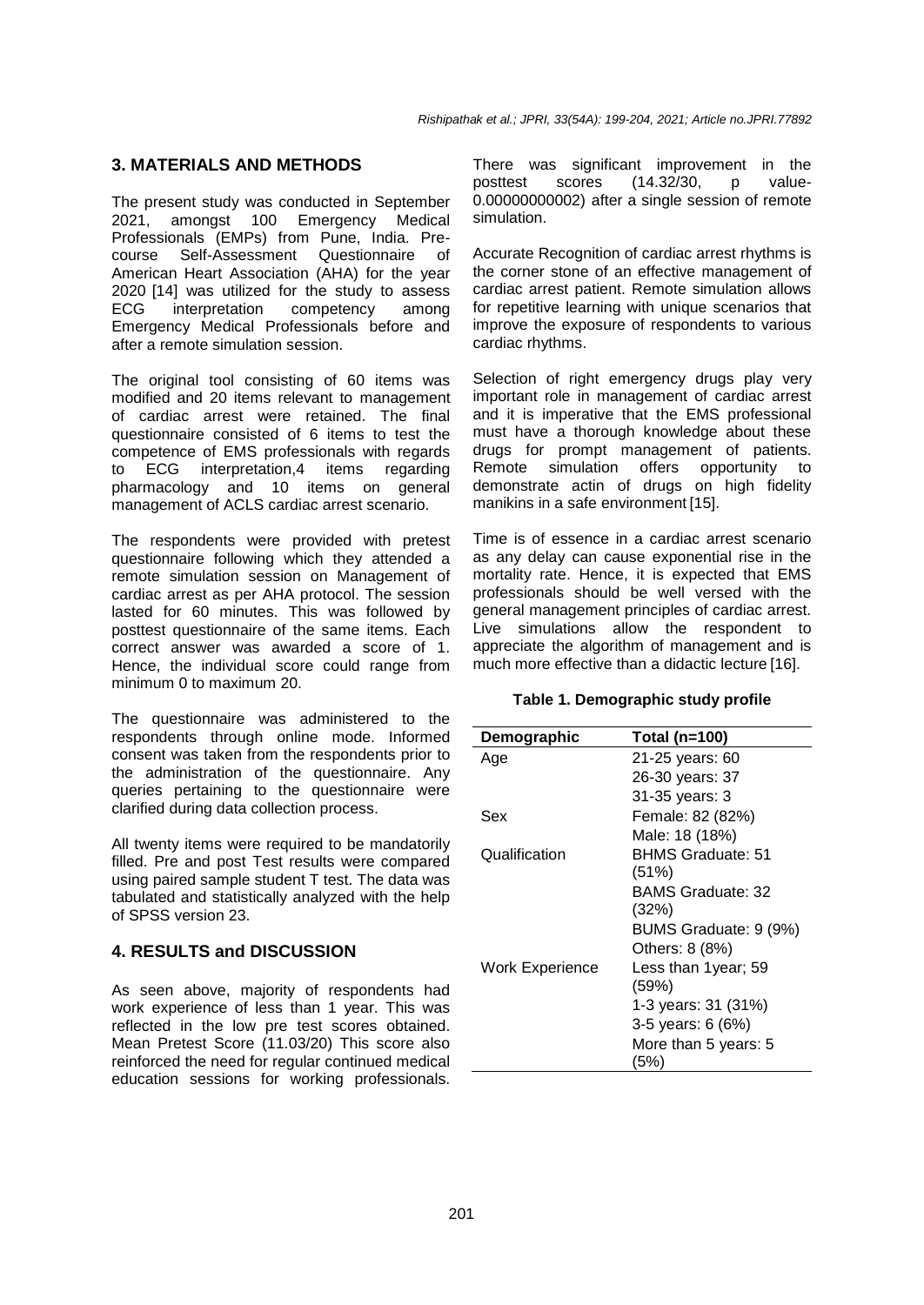*Rishipathak et al.; JPRI, 33(54A): 199-204, 2021; Article no.JPRI.77892*



**Fig. 1. Significant improvement in the identification of cardiac arrest rhythms after a session on remote simulation**



**Fig. 2. significant improvement amongst posttest results of respondents with respect to emergency drugs to be used in cardiac arrest**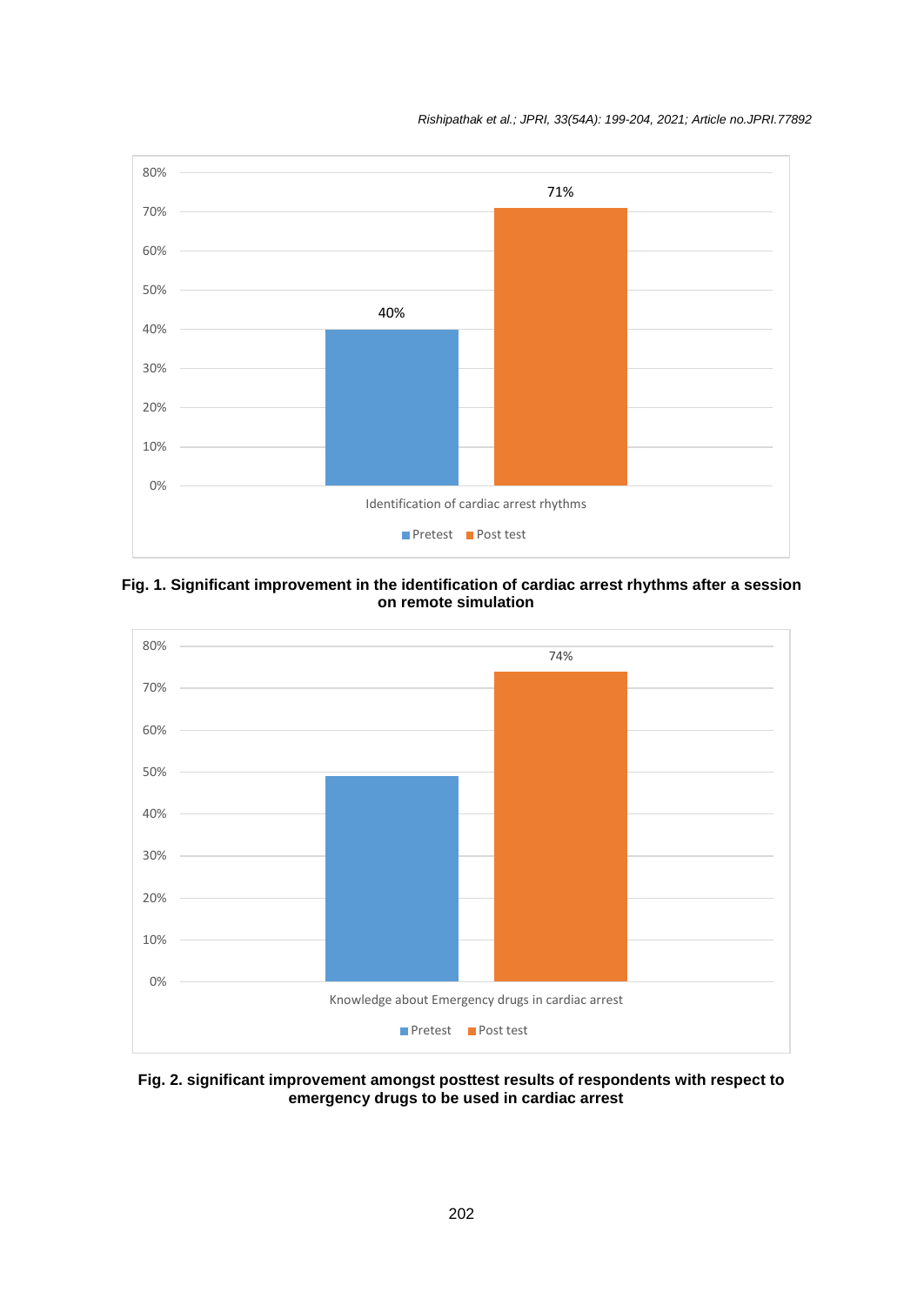*Rishipathak et al.; JPRI, 33(54A): 199-204, 2021; Article no.JPRI.77892*



#### **Fig. 3. Significant improvement in the posttest scores of the respondents after a session on remote simulation regarding general management in cardiac arrest scenarios**

# **5. CONCLUSION**

The findings of the study are encouraging and should be followed up with larger sample size and multiple remote simulation sessions to gain further insight into the effectiveness of this unique tool. The COVID 19 era has severely restricted bedside learning and on site simulation. A healthy alternative has emerged in the form of remote simulation, which can ensure continuity of learning along with mitigation of the disease spread.

# **CONSENT**

As per international standard or university standard, respondents' written consent has been collected and preserved by the author(s).

# **ETHICAL APPROVAL**

Ethical Clearance has been obtained from IEC, SIU.

# **COMPETING INTERESTS**

Authors have declared that no competing interests exist.

# **REFERENCES**

1. Cucinotta D, Vanelli M, Who, declares. COVID-19 a pandemic Acta Biomed. 2020;91(1):157-160.

2. Monaghan, A.M. Medical Teaching and Assessment in the Era of COVID-19. Journal of medical education and curricular development. [Online] 2020; 7(0):

Available:https://doi.org/10.1177/23821205 20965255 [Accessed 15 November 2021].

- 3. Kwon R, Zhang ML, VandenBussche CJ. Considerations for remote learning in pathology during COVID-19 social distancing. Cancer Cytopathol; 2020.
- 4. Schneider SL, Council, M.L. Distance learning in the era of COVID-19. Arch Dermatol Res. 2020; 1-2.
- 5. Tabatabai S. Simulations and Virtual Learning Supporting Clinical Education during the COVID 19 Pandemic. Adv Med Educ Pract. 2020;0(11): 513-516.
- 6. Gaba D. Human work environment and simulators In: Miller RD, editor. In Anaesthesia 5th Edition Churchill Livingstone. 1999;18-26.
- 7. Gaba D. The future of simulation in health care. Qual Saf Health Care. 2004;13: 2-10.
- 8. Shrestha r, kanchan. Simulation Training and Skill Assessment in Disaster Medicine. In: StatPearls [Internet] Treasure Island (FL): StatPearls. [Online]; 2020. Available:https://www.ncbi.nlm.nih.gov/boo ks/NBK551719/. [Accessed 15 November 2021].
- 9. Laurent DA, Niazi AU, Cunningham MS, et al. A valid and reliable assessment tool for remote simulation-based ultrasoundguided